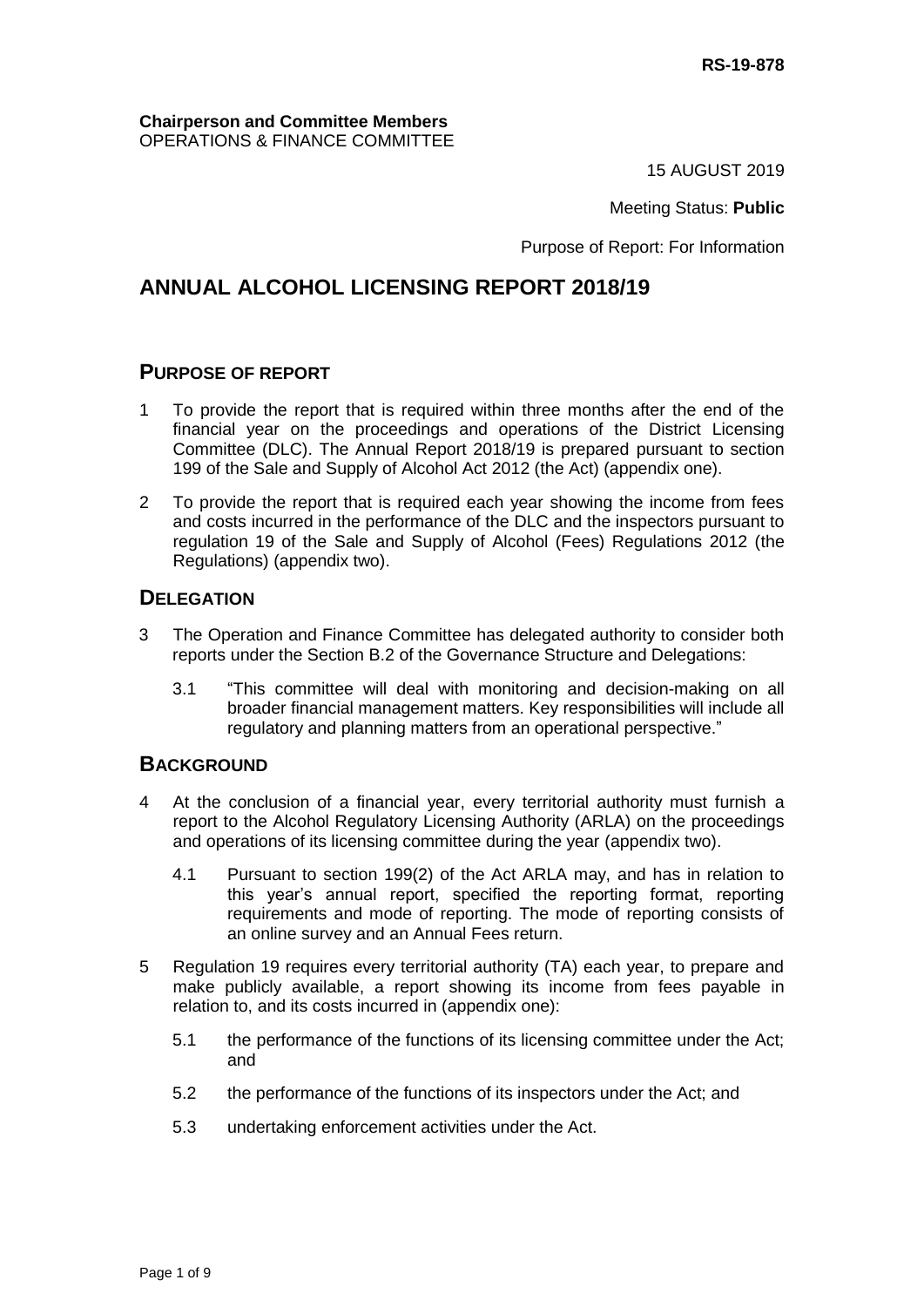### **ISSUES AND OPTIONS**

### **Issues**

6 There are no issues in relation to this report and its appendices.

### **Options**

7 The alcohol licensing fees (income) are currently set by Central Government under the Regulations. An option exists in future for Council to consider establishing their own fee structure by developing a fee setting bylaw, pursuant to section 405 of the Act.

### **CONSIDERATIONS**

### Policy considerations

There are no policy considerations.

### Legal considerations

- 8 The Annual Report is a requirement under section 199 of the Act.
- 9 The Regulation 19 Report is a requirement of the Regulations.

### Tāngata whenua considerations

10 There are no Tāngata whenua considerations.

### Strategic considerations

11 There are no strategic considerations.

### **SIGNIFICANCE AND ENGAGEMENT**

### Significance policy

12 This matter has a low level of significance under Council policy.

### Consultation already undertaken

13 There is no need to consult on either report contained in the appendices. They will be made publicly available.

### Engagement planning

14 No engagement planning required.

### **Publicity**

15 The reports contained in the appendices are required to be made publicly available; therefore, these reports will be published on the Kapiti Coast District Council website. The Annual Report will be submitted to ARLA via the online survey.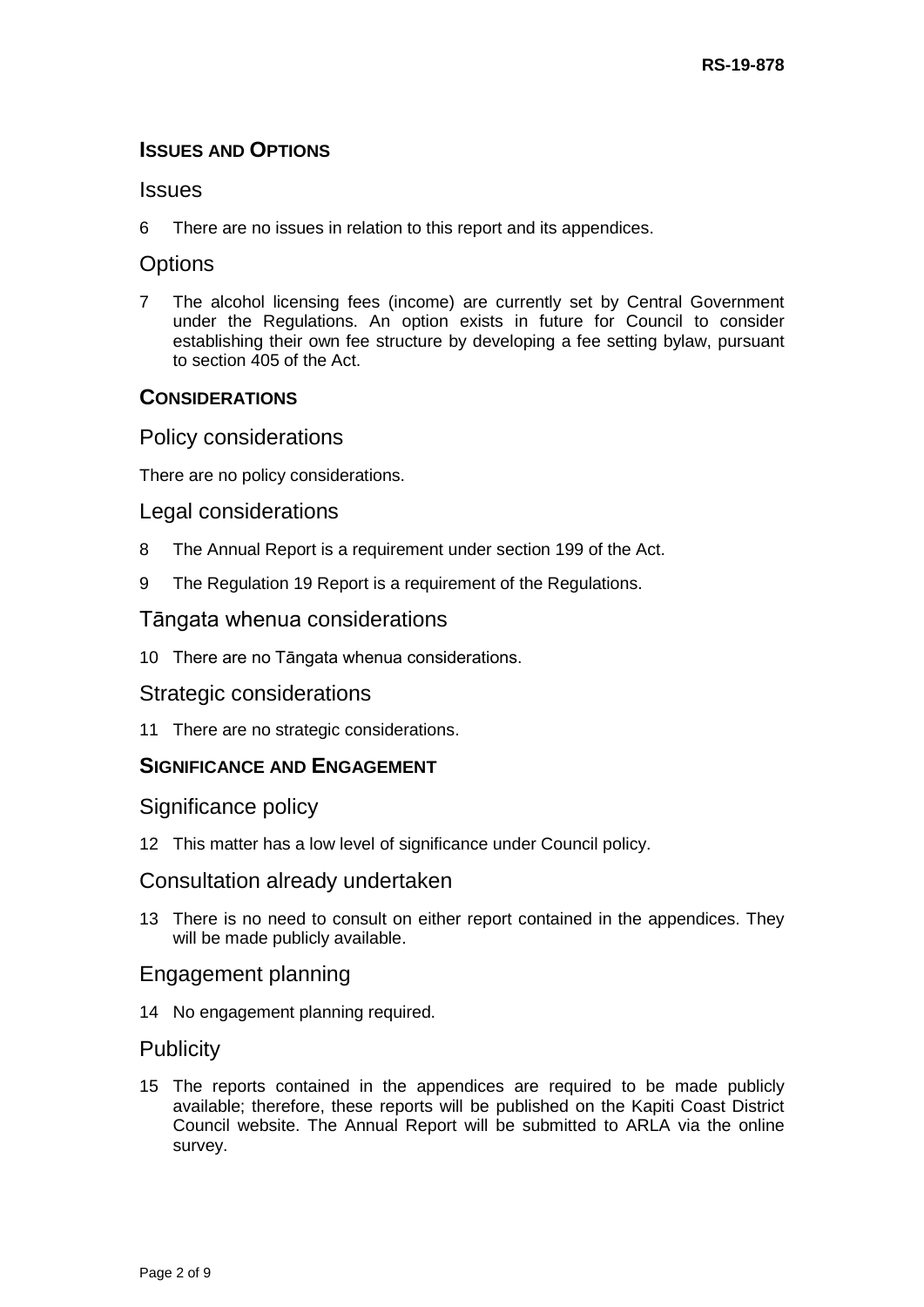### **RECOMMENDATIONS**

16 That the Operations and Finance Committee receive report RS-19-878 and accompanying appendices (Annual Report and Regulation 19 Report).

**Report prepared by Approved for submission Approved for submission**

| Katherine McLellan                                          | Natasha Tod                                        | Janice McDougall                                       |
|-------------------------------------------------------------|----------------------------------------------------|--------------------------------------------------------|
| <b>Team Leader</b><br><b>Environmental</b><br><b>Health</b> | <b>Group Manager</b><br><b>Regulatory Services</b> | <b>Group Manager</b><br><b>People and Partnerships</b> |

### **APPENDICES**

- 1 Annual Report 2018/19.
- 2 Regulation 19 Report 2018/19.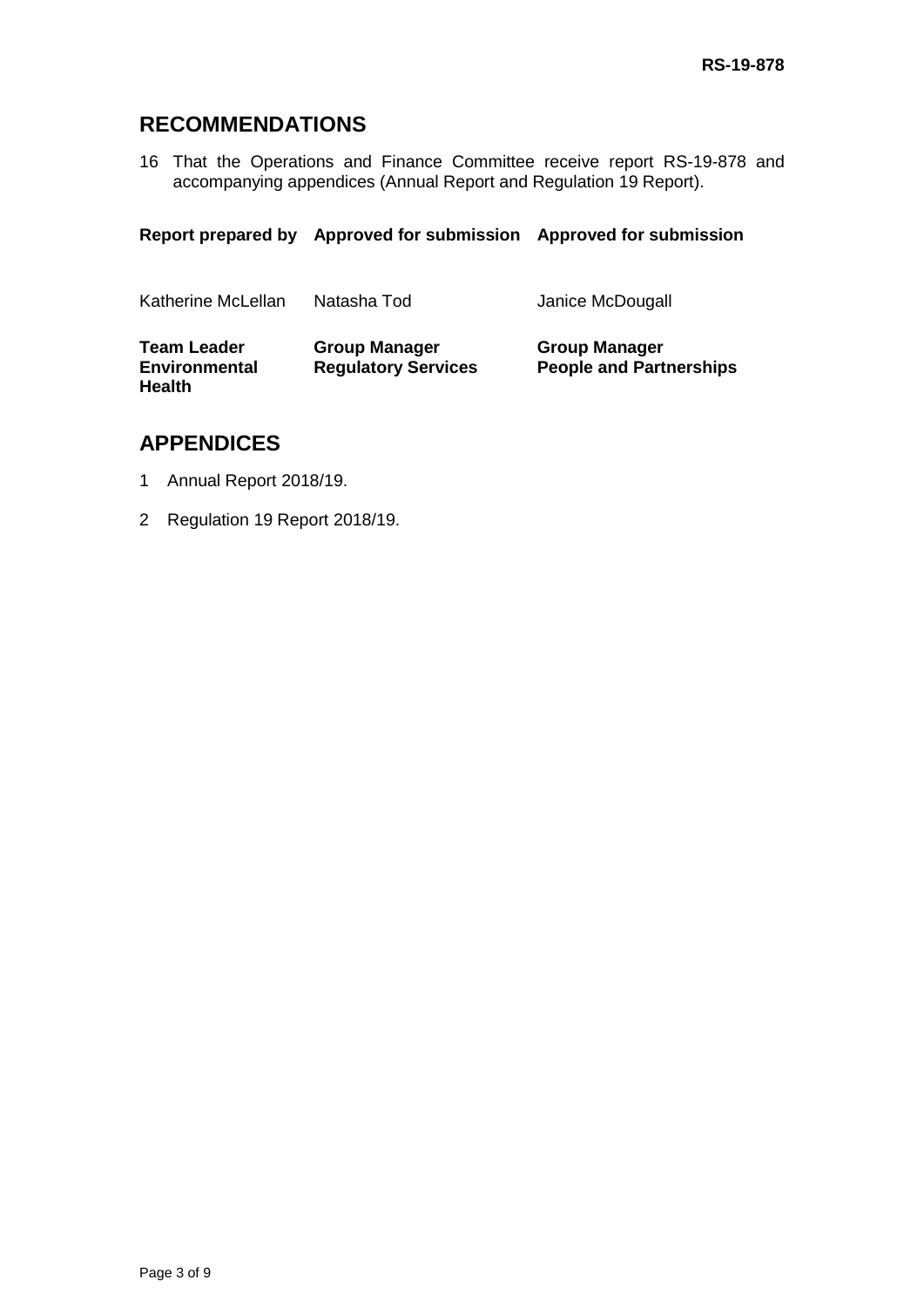## **Appendix One**

# **Annual Report 2018/19**

### **Annual Report to Alcohol Regulatory and Licensing Authority**

### **Questions:**

1. Please provide the name of your District Licensing Committee.

#### **Kapiti Coast District Licensing Committee**

2. Please provide the name, email, and contact phone number of your Committee's Secretary.

| Natasha Tod | Natasha.tod@kapiticoast.govt.nz | 04 296 4700 |
|-------------|---------------------------------|-------------|
|-------------|---------------------------------|-------------|

3. Please name each of your licensing inspectors and provide their email and contact phone number.

| <b>Katherine McLellan</b>            | Katherine.mclellan@kapiticoast.govt.nz | 04 296 4700 |
|--------------------------------------|----------------------------------------|-------------|
| Julie Lloyd (until 21 December 2018) |                                        |             |

4. The following questions relate to the number of licences and managers' certificates your Committee issued and refused in the 2018-19 financial year.

| <b>NEW LICENCES ISSUED</b> |               |                |                 |                |  |  |
|----------------------------|---------------|----------------|-----------------|----------------|--|--|
|                            |               | 2018-2019      | $(2017 - 2018)$ |                |  |  |
|                            | <b>ISSUED</b> | <b>REFUSED</b> | <b>ISSUED</b>   | <b>REFUSED</b> |  |  |
| <b>ON LICENCES</b>         | 12            |                | 11              |                |  |  |
|                            |               |                |                 |                |  |  |
| <b>OFF LICENCES</b>        | 8             |                | 8               |                |  |  |
|                            |               |                |                 |                |  |  |
| <b>CLUB LICENCES</b>       |               |                |                 |                |  |  |
|                            |               |                |                 |                |  |  |

| <b>NEW MANAGERS CERTICATES ISSUED</b> |                |                  |                                                     |                 |  |  |  |
|---------------------------------------|----------------|------------------|-----------------------------------------------------|-----------------|--|--|--|
|                                       |                |                  |                                                     |                 |  |  |  |
|                                       | 2018 - 2019    |                  |                                                     | $(2017 - 2018)$ |  |  |  |
| <b>ISSUED</b>                         | <b>REFUSED</b> | <b>WITHDRAWN</b> | <b>REFUSED</b><br><b>WITHDRAWN</b><br><b>ISSUED</b> |                 |  |  |  |
| 94                                    |                |                  | 85                                                  |                 |  |  |  |
|                                       |                |                  |                                                     |                 |  |  |  |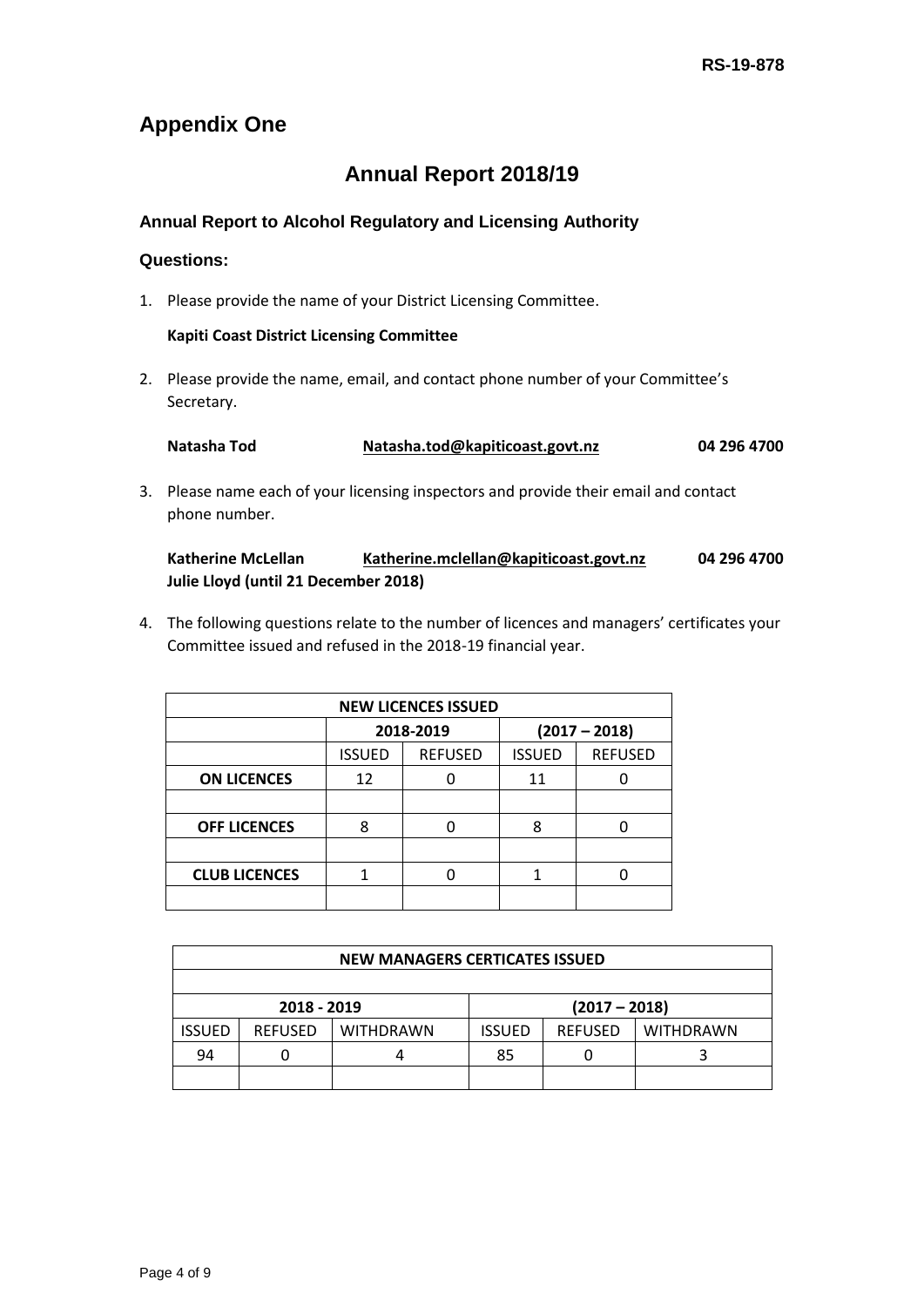| LICENCE RENEWALS (ON, OFF, CLUB) |               |                |               |                 |  |  |
|----------------------------------|---------------|----------------|---------------|-----------------|--|--|
|                                  |               |                |               |                 |  |  |
|                                  |               | 2018 - 2019    |               | $(2017 - 2018)$ |  |  |
|                                  | <b>ISSUED</b> | <b>REFUSED</b> | <b>ISSUED</b> | <b>REFUSED</b>  |  |  |
| <b>ON LICENCES</b>               | 53            |                | 39            |                 |  |  |
|                                  |               |                |               |                 |  |  |

- 5. Please comment on any changes or trends in the Committee's workload in 2018-19.
	- **Fewer applications determined by way of a DLC hearing.**
- 6. Please comment on any new initiatives the Committee or Territorial Authority Council has developed/adopted in 2018-19.
	- **Licensing Inspectors have focused on licensee education including Tri-Agency (NZ Police, Medical Officer of Health, Inspector) meetings with Tavern licensees and the distribution of Health Promotion Agency resources.**
	- **When Club licences are come up for renewal, it has been suggested to the licensee that the condition permitting the sale of alcohol to guests of a member of a club with reciprocal rights is added to their licence. All but one Club agreed to add the condition as it helps the Club ensure they are only selling to authorised customers.**
	- **Review of the Control of Alcohol in Public Places Bylaw approved in Council on 6 December 2018.**
- 7. Has your Council developed a Local Alcohol Policy?

#### **No**

- 7A. If the answer is yes, what stage is your Local Alcohol Policy at?
	- Draft Provisional Under Appeal to ARLA Adopted In force Abandoned
- 8. If the answer to 7 is yes what are the maximum hours that apply for on licenses in the district?
- 9. If the answer to 7 is yes what are the maximum hours that apply to off licenses in the district?
- 10. If the answer to 7 is Yes, what effect do you consider your Local Alcohol Policy is having?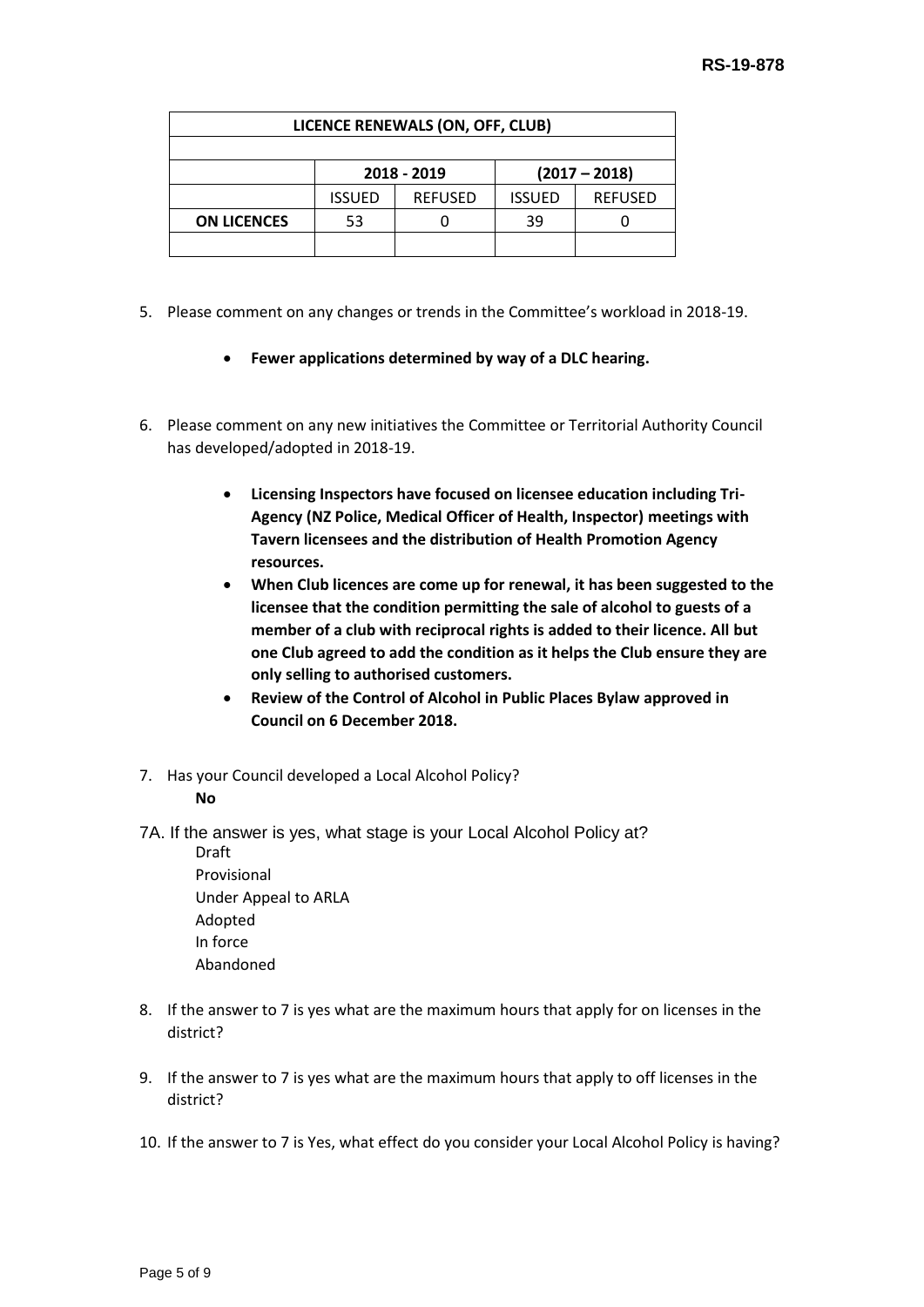- 11. Please comment on the ways in which you believe the Sale and Supply of Alcohol Act 2012 is achieving its object. Note: the object of the Sale and Supply of Alcohol Act 2012 is that:
	- *a) the sale, supply, and consumption of alcohol should be undertaken safely and responsibly; and*
	- *b) the harm caused by the excessive or inappropriate consumption of alcohol should be minimised.* 
		- **The legislation provides for ways in which to control the sale, supply and consumption in ON or Club licensed premises, in order to minimise alcohol related harm. However, the majority of alcohol consumed in New Zealand is sold from Off licensed premises, at very cheap prices. The legislation does not provide ways for the DLC and Council to ensure that alcohol sold responsibly in Off licensed premises is consumed safely and responsibly. Once the alcohol is taken off the licensed premises, there is not a mechanism to control consumption in private homes or unregulated areas.**
		- **In practical terms, LAPs are difficult to develop and, if they are developed, are watered down compared with the community wants. It would be appropriate to conduct recent and relevant research in New Zealand that could show causal links between alcohol harm, and the density and opening hours of licensed premises.**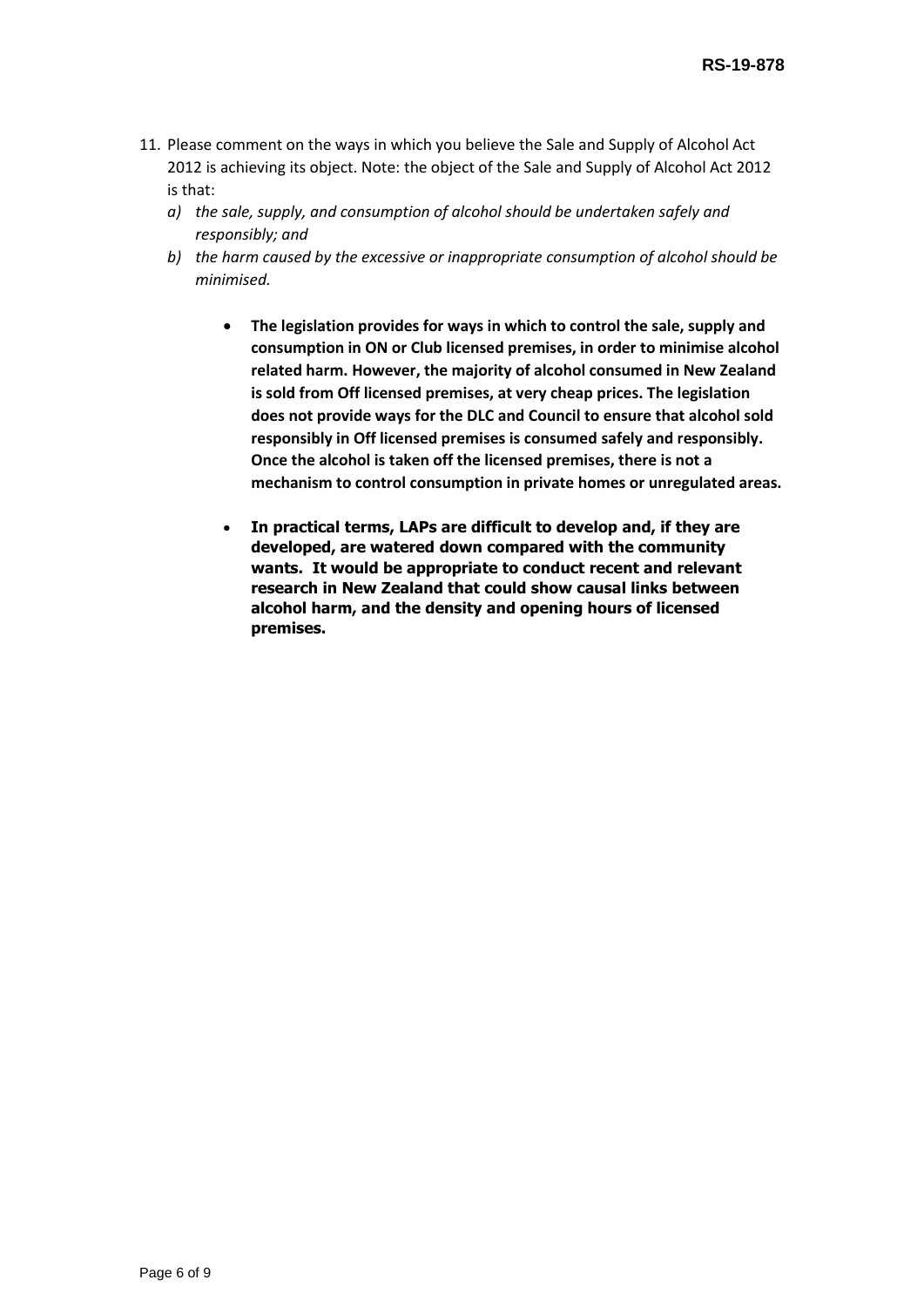# **TERRITORIAL AUTHORITY:** Kapiti Coast DLC

### **ANNUAL RETURN FOR YEAR PERIOD:** 1 July 2018 to 30 June 2019

### **On-licence, off-licence and club licence applications received:**

| <b>Application Type</b>                     | Number<br>received in<br>fee<br>category:<br>Very Low | Number<br>received in<br>fee<br>category:<br>Low | Number<br>received in<br>fee<br>category:<br>Medium | Number<br>received in<br>fee<br>category:<br>High | Number<br>received in<br>fee<br>category:<br>Very High |
|---------------------------------------------|-------------------------------------------------------|--------------------------------------------------|-----------------------------------------------------|---------------------------------------------------|--------------------------------------------------------|
| On-licence new                              | 1                                                     | 9                                                | 1                                                   |                                                   |                                                        |
| On-licence variation                        | 1                                                     | 1                                                | 3                                                   |                                                   |                                                        |
| On-licence renewal                          | 3                                                     | 13                                               | 3                                                   |                                                   |                                                        |
| Off-licence new                             |                                                       | 3                                                | 4                                                   | 1                                                 |                                                        |
| Off-licence variation                       |                                                       |                                                  |                                                     |                                                   |                                                        |
| Off-licence renewal                         | 2                                                     | $\overline{4}$                                   | 10                                                  | $\overline{4}$                                    |                                                        |
| Club licence new                            | 1                                                     |                                                  |                                                     |                                                   |                                                        |
| Club licence variation                      |                                                       |                                                  |                                                     |                                                   |                                                        |
| Club licence renewal                        | 11                                                    | 5                                                |                                                     |                                                   |                                                        |
| <b>Total number</b>                         | 19                                                    | 35                                               | 21                                                  | 5                                                 | $\bf{0}$                                               |
| <b>Total Fee paid to ARLA</b><br>(GST incl) | \$327.75                                              | \$1,207.50                                       | \$1,086.75                                          | \$431.25                                          | S                                                      |

### **Annual fees for existing licences received:**

| Licence Type        | <b>Number</b><br>received in<br>fee<br>category:<br>Very Low | <b>Number</b><br>received in<br>fee<br>category:<br>Low | <b>Number</b><br>received in<br>fee<br>category:<br>Medium | <b>Number</b><br>received in<br>fee<br>category:<br>High | Number<br>received in<br>fee<br>category:<br>Very High |
|---------------------|--------------------------------------------------------------|---------------------------------------------------------|------------------------------------------------------------|----------------------------------------------------------|--------------------------------------------------------|
| On-licence          | 7                                                            | 31                                                      | 21                                                         |                                                          |                                                        |
| Off-licence         | 3                                                            |                                                         | 21                                                         | 3                                                        |                                                        |
| Club licence        | 20                                                           | 5                                                       |                                                            |                                                          |                                                        |
| <b>Total number</b> | 30                                                           | 43                                                      | 43                                                         | 3                                                        |                                                        |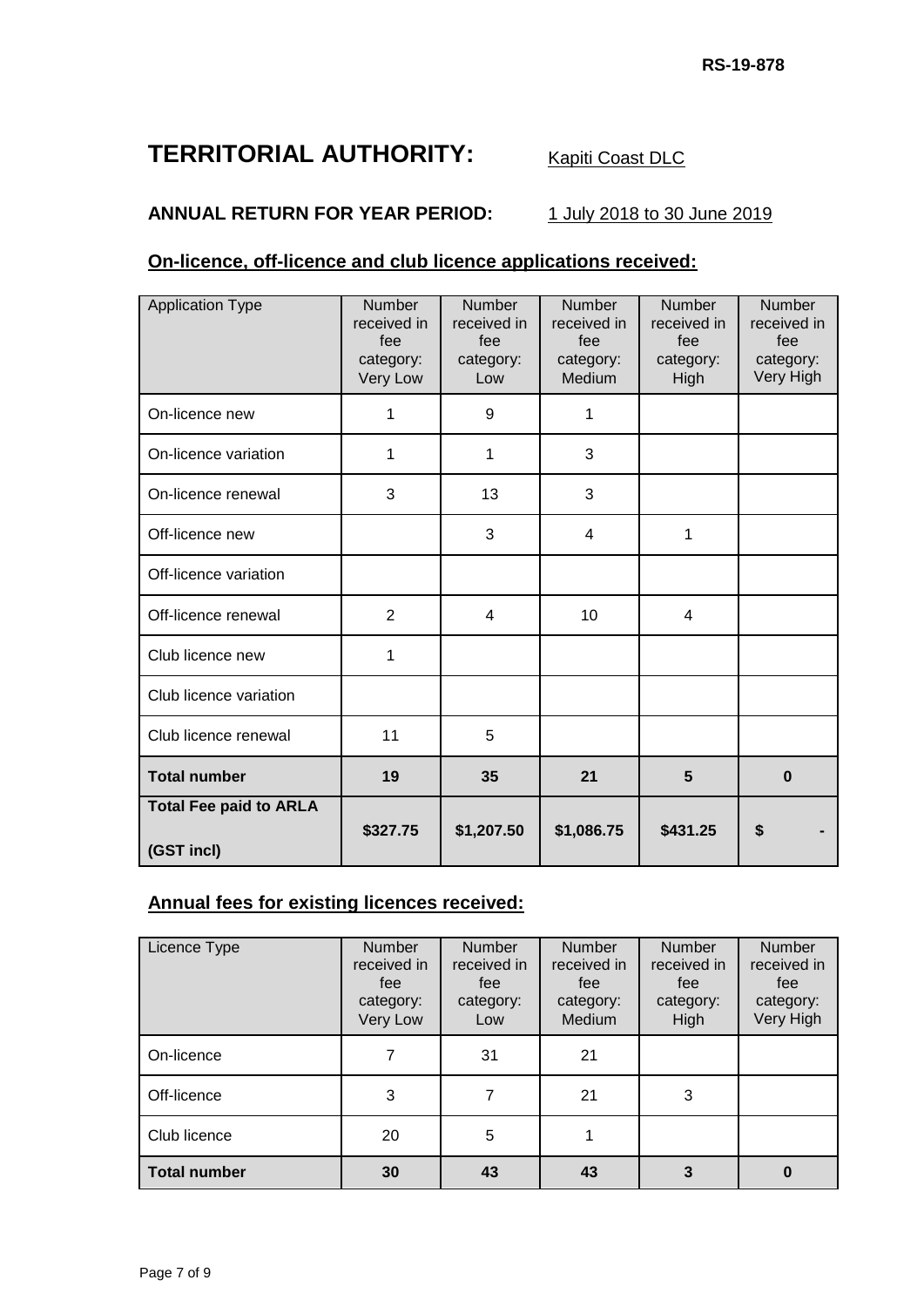| Total Fee paid to ARLA |          |            |            |          |   |  |
|------------------------|----------|------------|------------|----------|---|--|
|                        | \$517.50 | \$1,483.50 | \$2,225.25 | \$258.75 | S |  |
| (GST incl)             |          |            |            |          |   |  |

### **Managers certificate applications received:**

|                                   | Number<br>received |
|-----------------------------------|--------------------|
| Manager's certificate new         | 108                |
| Manager's certificate renewal     | 114                |
| <b>Total number</b>               | 222                |
| Total Fee paid to ARLA (GST incl) | \$6,382.50         |

### **Special licence applications received:**

|                 | <b>Number</b> | <b>Number</b> | <b>Number</b> |
|-----------------|---------------|---------------|---------------|
|                 | received in   | received in   | received in   |
|                 | category:     | category:     | category:     |
|                 | Class 1       | Class 2       | Class 3       |
| Special licence | 5             | 39            | 92            |

### **Temporary authority applications received:**

|                     | Number<br>received |
|---------------------|--------------------|
| Temporary authority | 19                 |

### **Permanent club charter payments received:**

|                                 | Number<br>received |
|---------------------------------|--------------------|
| Permanent club charter payments |                    |